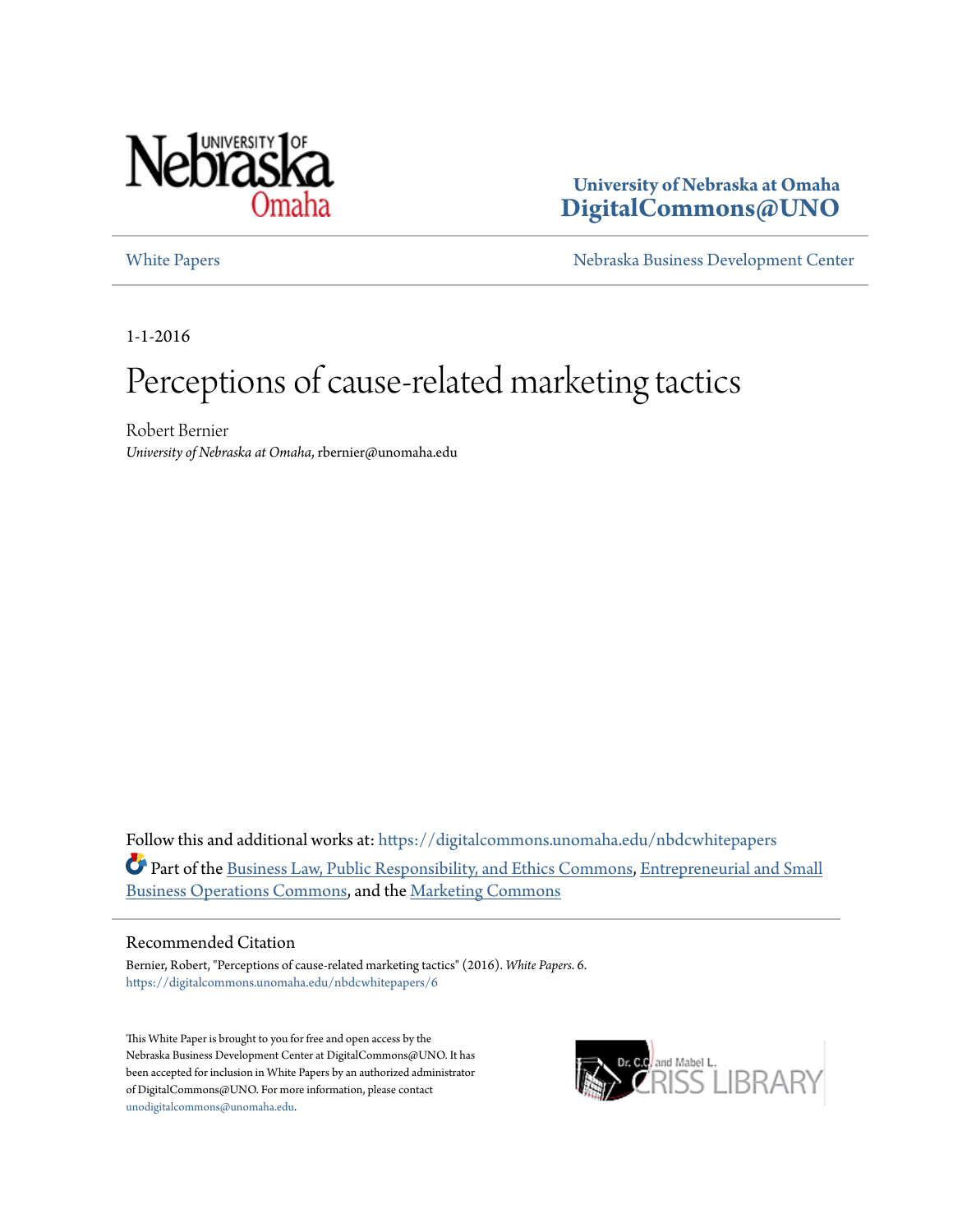

# **Business Owners' Perceptions of Cause-Related Marketing Tactics**

*Study reveals that small business owners in Nebraska are reluctant to make judgements about tactics intended to manipulate customers but are surer about genuine charitable action.*

This example of the research mas focuse on the effectiveness of Cause-<br>Related Marketing at increasing sales. There is little attention to the ethics of the tactics used by<br>Increases in Cause-Belated Marketing. This study since at least the 1980s. Nearly all of the research has focused on the effectiveness of Cause-Related Marketing at increasing sales. There is little attention to the ethics of the tactics used by businesses in Cause-Related Marketing. This study presents small business owners in Nebraska with seven scenarios of typical tactics in Cause-Related Marketing. The business owners were reluctant to make judgements about tactics intended to manipulate customers but were surer about genuine charitable action.

# CRM, philanthropy and social entrepreneurshp

Cause-related marketing (CRM) merges the interests of for-profit businesses and not-for-profit charitable organizations. An often cited early incident of CRM is the 1983 advertising campaign by American Express that raised \$1.9 million for the refurbishment of the Statue of Liberty by providing a contribution for each customer who signed up for a credit card. More than 30 years after its introduction, CRM is widely practiced.

For some, CRM is a practice of Corporate Social Responsibility (CSR). Also, a late 20<sup>th</sup> Century concept, CSR is the idea that for-profit companies have obligations to promote social well-being. CRM ties advertising campaigns to charities and to causes advanced by the for-profit companies themselves.

The growing diversity of CRM tactics blurs distinctions between CRM and philanthropy and social entrepreneurship. Small businesses now practice CRM tactics. For instance, there are small businesses that make a profit by promoting a charitable cause and taking a cut of the receipts.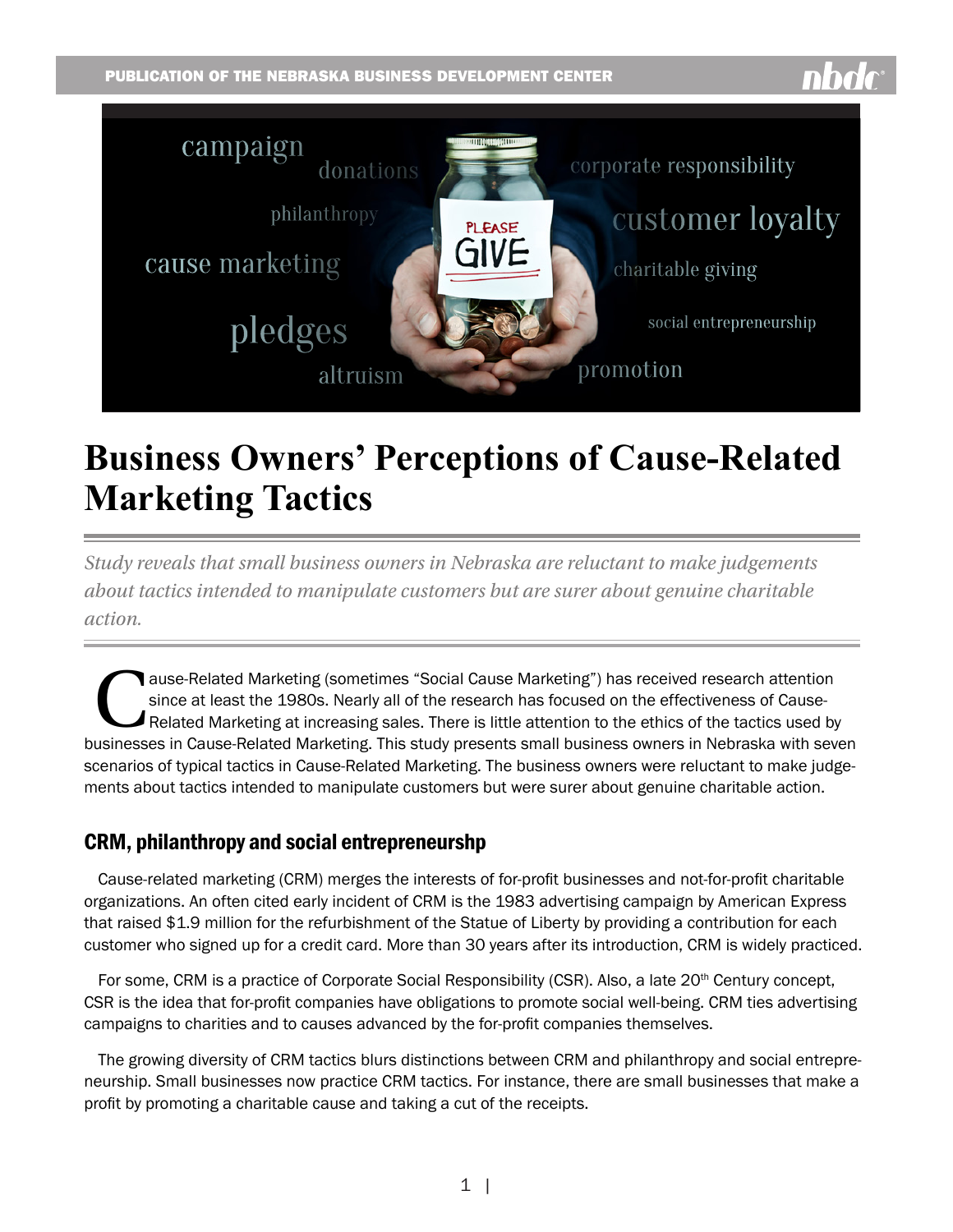Most research on CRM is not concerned with the ethics of the practice or the blurred distinctions between CRM, CSR, philanthropy or social entrepreneurship but with the effectiveness of CRM at increasing sales.

Lii, Wu and Ding (2011) divide CSR initiatives into sponsorship, CRM, and philanthropy. Liu and Ko (2011) consider sponsorship and philanthropy to be part of CRM and to be integrated into broader implementation of CSR strategies. Brenn and Vrioni (2001) assert that CRM must support CSR as an objective distinct from increasing sales.

Some CRM research papers found that consumers are not as sensitive to the size of contribution a corporation makes to a charity when a product is purchased as they are to the size of discount offered on a purchase (Strahilevitz, 1999). Sciulli and Bebko (2008) contend that firms need to improve their efforts to distinguish marketing campaigns that rely on support of social causes from campaigns that market the attributes of the product or service. Mohr, Webb and Harris (2001), using in-depth interviews, found that most respondents did not use corporate social responsibility as a purchasing criterion.

Kim and Johnson (2013) found culturally related differences in responses to CRM messaging between undergraduate students in the United Sates and Korea. Whether consumer response or societal expectation, CRM is widely practiced in the developed world. In Eastern Europe, for instance, Sasu and Sasu (2010) identified adoption of CRM in Romania, though they found little systematic measurement of results. Carrigan, Moraes and Leek (2004) suggest that small and medium size firms in Europe engage in social causes, particularly in promoting environmentally sustainable behavior. They found significant impact by a single small business on environmentally sustainable behavior in a single community. However, despite making up 99 percent of all enterprises and providing 53 percent of all private employment in Europe, there is little study of SCM participation by small businesses in Europe.

Liu (2013) identifies two targets of CRM, customers and stakeholders. The term "stakeholder" is generally used for constituencies that have a relationship with and interest in the company other than as a customer. These stakeholders include supplier companies, governments, charities that depend on the company, and residents of the community or communities in which the company has operations. Liu asserts that these two orientations result in different approaches to CRM.

Altruistic CRM occurs when firms have a low stakeholder focus and a low customer focus. Such firms usually have no formal CRM objectives. Causes are selected informally and usually include employee volunteers. Social CRM is pursued by firms with a high stakeholder focus and a low customer focus. Causes are formally selected by the firm, are charitable, and are long-term. Commercial CRM is pursued by companies with a high customer focus and a low stakeholder focus. Causes are selected to appeal to customer interests and are supported by advertising campaigns designed to influence customer behavior. Integrative CRM is pursued by firms with both a high stakeholder focus and a high customer focus. Causes are selected in a strategic manner to appeal to all constituencies of the firm. These firms usually have several campaigns of different lengths that are related to a common strategy.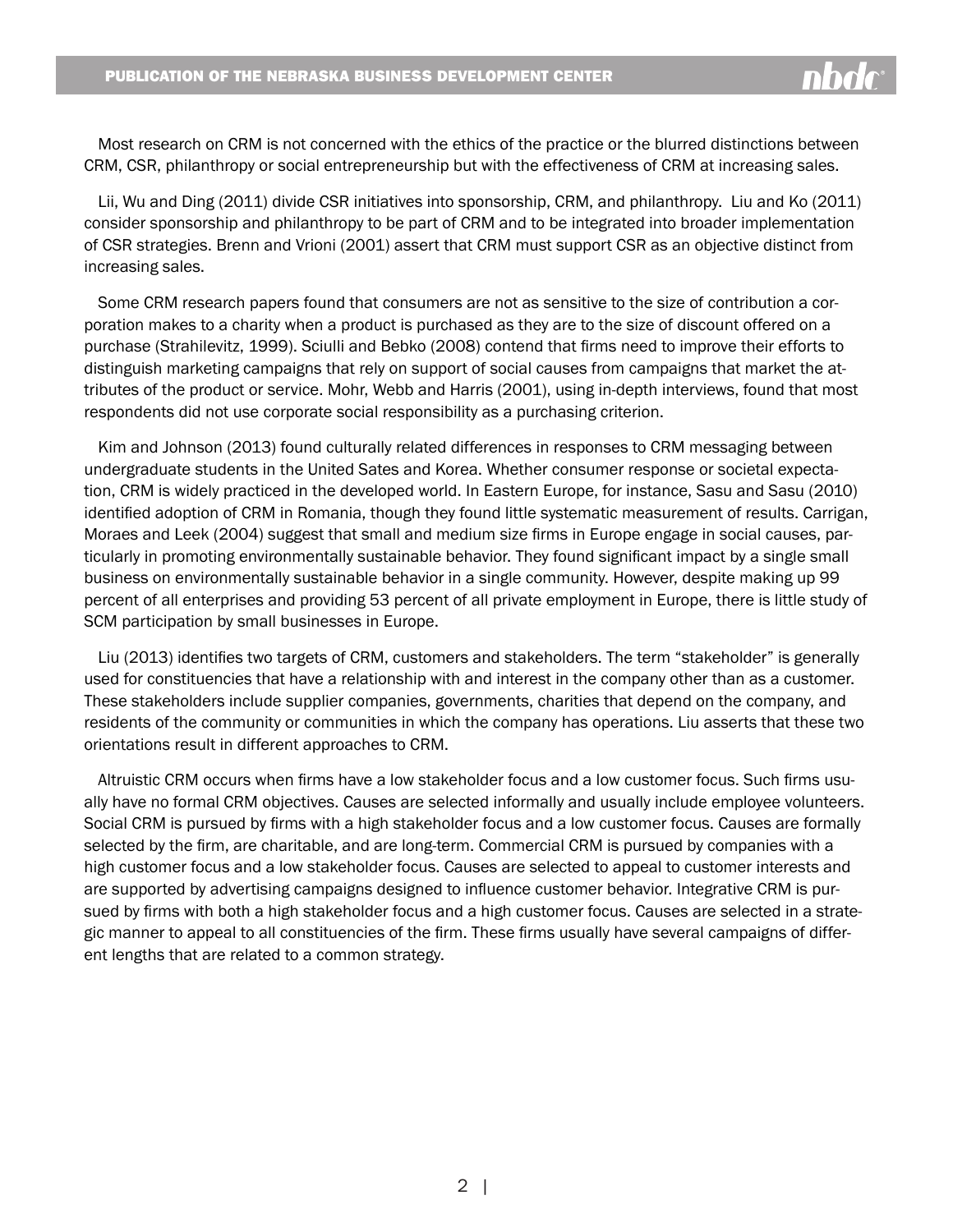

# Figure 1: Cause-Related Marketing Orientation

Adapted from Liu, G. (2013). "Impacts of Instrumental Versus Relational Centered Logic on Cause-Related Marketing Decision Making." *Journal of Business Ethics*, 113(2), 243-263.

This typology is useful because it helps to clarify the different reactions to corporate CRM efforts. Some research has found CRM marketing to be unpersuasive because consumers were "less-involved" (Grau and Folse, 2007) or because they had become skeptical of corporate motives for CRM campaigns (Manuel, Youn and Yoon, 2012; Chang and Cheng, 2013). Robinson, Irmak and Jayacgabdrab (2012) found that consumers prefer some degree of personal control in selecting the cause that their purchase supports. This may be an indication of mistrust of corporate motives. However, Lichtenstein, Drumwright and Braig (2004) found that some consumers are more likely to give independently to a charity if it has been endorsed in a CRM campaign. That likelihood, interestingly, increases if the corporation conducting the CRM campaign had not been previously regarded as socially responsible.

The Liu matrix is also helpful in contemplating the ethics of CRM and, particularly, of the various tactics used in CRM. Is a successful Integrative CRM campaign an indicator of social responsibility or is it an indicator of successful manipulation of customers?

CRM research themes include: 1) descriptions of implementation by large corporations, 2) evidence of effectiveness in increasing sales or in improving perceptions of CSR, 3) exploration of cultural differences in implementation of CRM, and 4) corporate strategic implications of CRM. Largely missing is any exploration of the ethics of CRM and, particularly, CRM tactics. Nor is there much attention to small businesses and CRM.

Where there has been consideration of small businesses, it has been their activity related to  $21<sup>st</sup>$  Century causes like sustainability (Carrigan, Moraes and Leek, 2004). Yet, small businesses have long engaged in efforts that could be considered CRM, such as sponsoring little league teams, purchasing ads in the high school yearbook and building floats for the local Homecoming parade.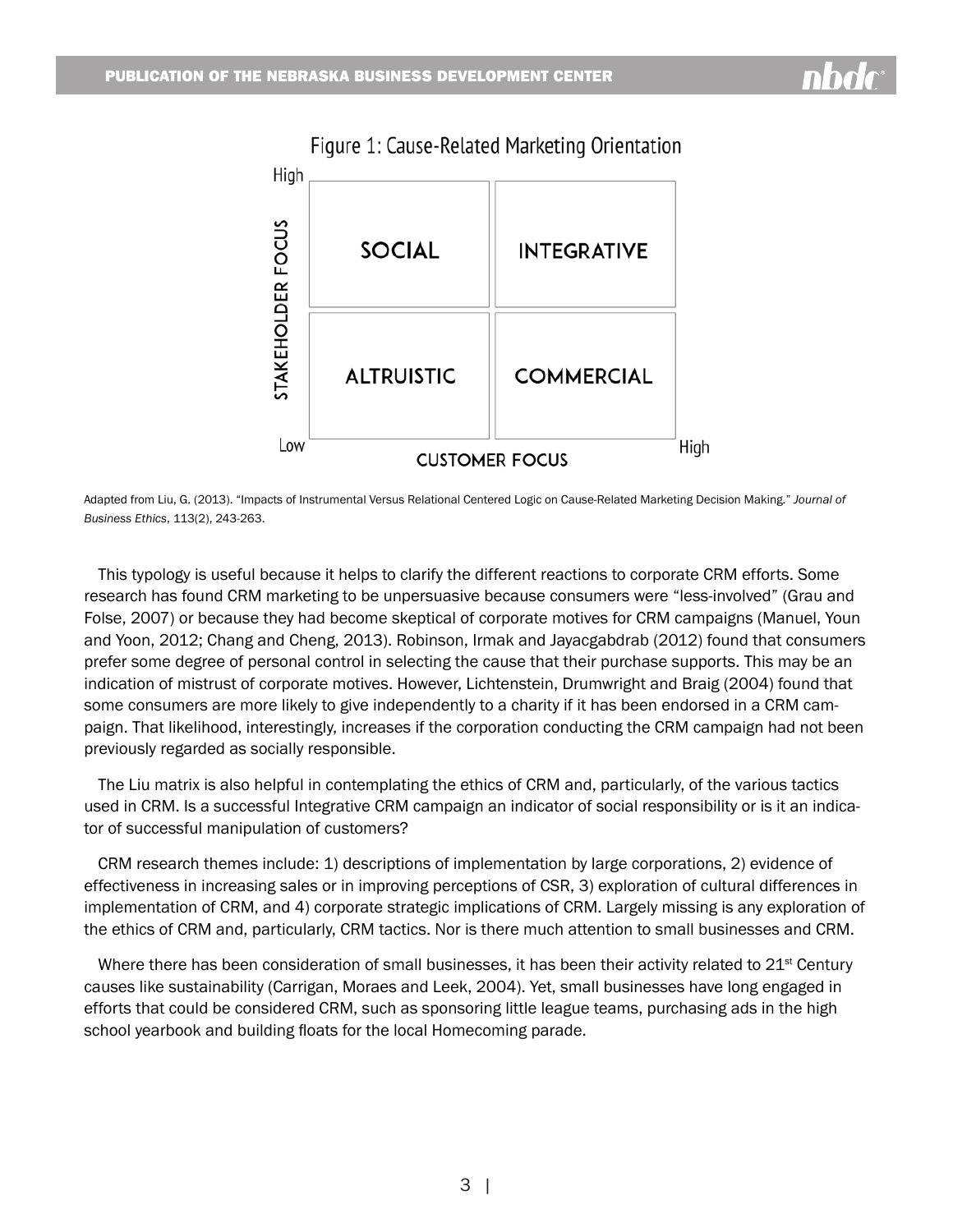

# Ethical attitudes of small business owners

The aim of this research is to discover the ethical attitudes of typical small business owners regarding CRM. The Liu typology implies that some forms of CRM are purer as ethical tactics of CSR than others. When attempts to influence or manipulate stakeholders are low and attempts to influence or manipulate customers are low a corporation engages in altruistic CRM behavior. When influence and manipulation rise motives become commercial or social. Or, they become both social and commercial in the integrative stage. Are the motives ethical?

The objectives of the research are to:

- Determine the attitudes of small business owners regarding their responsibilities to improve the social condition of persons in their communities, and
- Determine the perceptions of small business owners regarding the ethics of tactics used in cause-related marketing.

Small businesses differ significantly from large businesses in the consideration of tactical ethics. The owners of small businesses design and implement CRM tactics autonomously. There are no committees, layers of management or multiple departments involved. Small business owners constitute an interesting population for CRM ethics exploration.

# Social mores have changed

Entertainers who give no money to a cause themselves are touted as charitable because they perform at an event in which others give. Television performers give themselves credit for being charitable when they sell their own books and videos with the promise that profits will go to charity. CRM is just one element of changing perceptions about social responsibility. This research is designed to find out what how these changing mores effect the ethical perceptions of small business owners. Thus, these hypotheses are proposed:

- First hypothesis: Small business owners no longer suppose that support of a charity must come from their own pocket. (Sasu and Sasu, 2010)
- Second hypothesis: Charitable contributions unrelated to cause-related marketing focused on customers or stakeholders is the more truly altruistic. (Liu, 2013)

To test these hypotheses, a survey was conducted of small businesses in Nebraska. An e-mail was sent to 6,600 small business owners. Of these, 387 responded (a response rate of 5.86%). Nebraska depends on small businesses as employers more than does the U.S. as a whole. In 2013 unemployment in Nebraska was the second lowest and labor participation was the second highest in the U.S.

The survey instrument presented two general questions about CRM and then seven case models of CRM tactics. Of these, three are tactics that would be used by retail firms. Four are tactics that could be used by any firm. Respondents were asked about the appropriateness of each tactic and about the perceived effectiveness of each tactic in increasing sales. The statements as they appeared in the questionnaire are presented with the responses in the survey results below.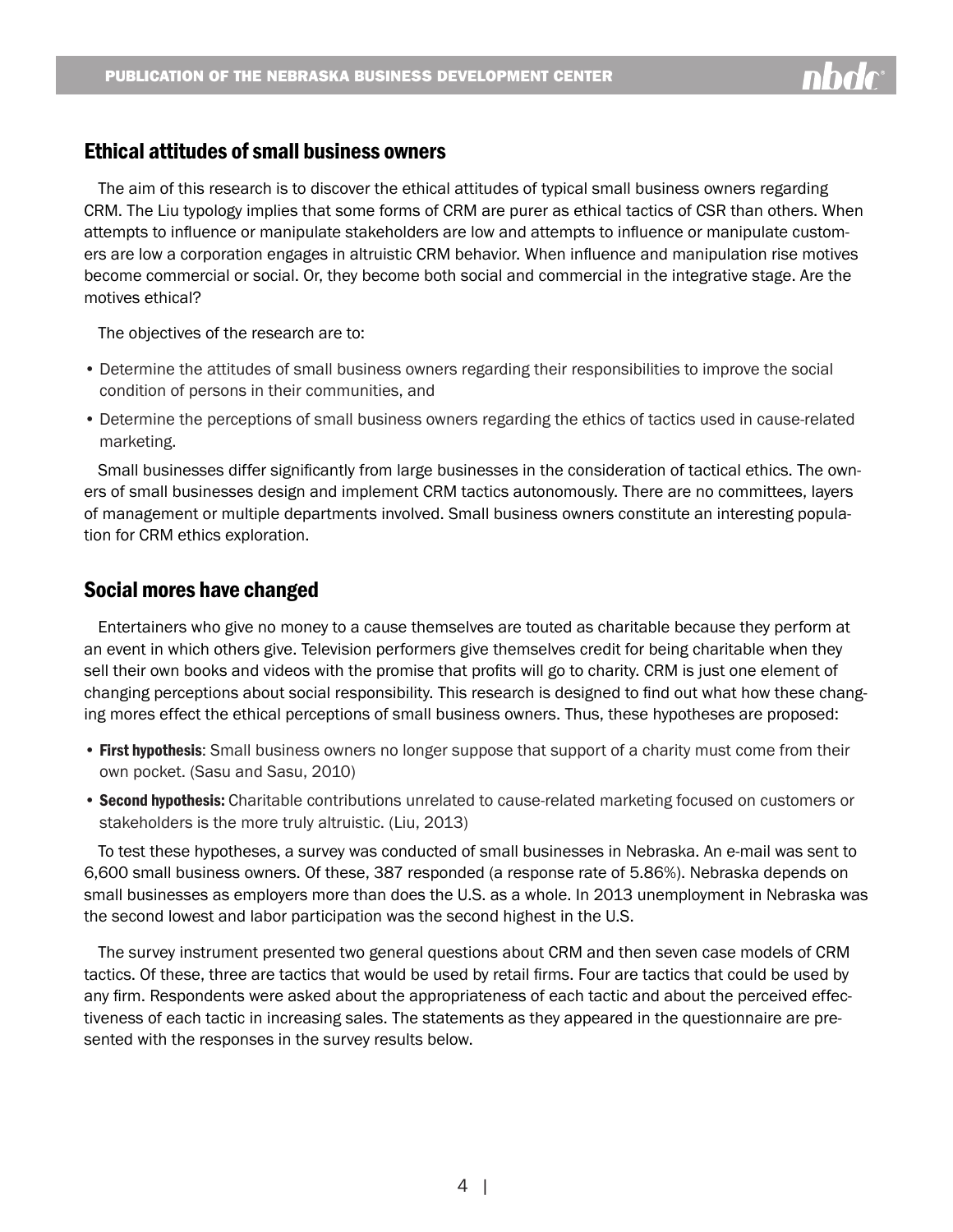

# Survey tests perceptions of social responsibility

For each question, survey respondents were asked to indicate, on a scale of one to ten, their disagreement or agreement with the statement. Those that indicated a response of 1 to 3 are aggregated as in disagreement with the statement. Those that indicated a responses of 8 to 10 are aggregated as in agreement with the statement. Those that indicated a response of 4 to 7 are aggregated as ambivalent about the statement. For each description of a case model the mode and mean of the responses is indicated.

The first two questions sought general feelings about CRM:

*In addition to its responsibility to provide a fair wage to employees and to provide a return of profit to its investors, a business has a responsibility to support charities or non-governmental organizations dedicated to improvement of the human condition.*

| 21% Disagree | 32% Agree | 46% Ambivalent                                                                                  | Mode = $5$ | Mean = $5.89$ |
|--------------|-----------|-------------------------------------------------------------------------------------------------|------------|---------------|
|              |           | It is appropriate for a business to use charitable causes as a way to win favor with customers. |            |               |
| 29% Disagree | 26% Agree | 45% Ambivalent                                                                                  | Mode = $1$ | Mean = $5.35$ |

Following the first two questions, respondents were presented seven case scenarios that described typical tactics used by businesses in CRM. The scenarios were designed to work from high customer and stakeholder focus in the Liu typology to low. Respondents were asked if each tactic was a genuine charitable effort and if it was an effective marketing tactic. Responses to the question regarding their opinion of the tactic as a genuine charitable effort responses were also divided by those that accepted CSR as an appropriate business practice by answering from eight to ten on the first question and those that did not (answering one to three).

CASE A: Company A has arranged with a charity to place a donation jar for the charity at each of its checkout counters. The jars will be in place for two months. Clerks are instructed to encourage customers to put their change in the donation jar.

### *This is a genuine charitable effort by the business.*

| 29% Disagree | 22% Agree | 49% Ambivalent             | Mode = $5$ | Mean = $5.29$ |
|--------------|-----------|----------------------------|------------|---------------|
| 25% Disagree | 29% Agree | of those accepting CSR     |            |               |
| 41% Disagree | 19% Agree | of those not accepting CSR |            |               |

*This is an effective way to win customer loyalty.*

| 52% Disagree | 5% Agree | 43% Ambivalent | Mode = $1$ |
|--------------|----------|----------------|------------|
|--------------|----------|----------------|------------|

**CASE B:** Company B has arranged with a charity to raise donations for its cause. Each customer is asked to contribute one dollar to the cause when they pay at the checkout. The company accumulates the donations and writes a check to the charity "from the company and its customers."

#### *This is a genuine charitable effort by the business.*

| 33% Disagree | 20% Agree | 48% Ambivalent             | Mode = $1$ | Mean = $4.96$ |
|--------------|-----------|----------------------------|------------|---------------|
| 30% Disagree | 28% Agree | of those accepting CSR     |            |               |
| 51% Disagree | 16% Agree | of those not accepting CSR |            |               |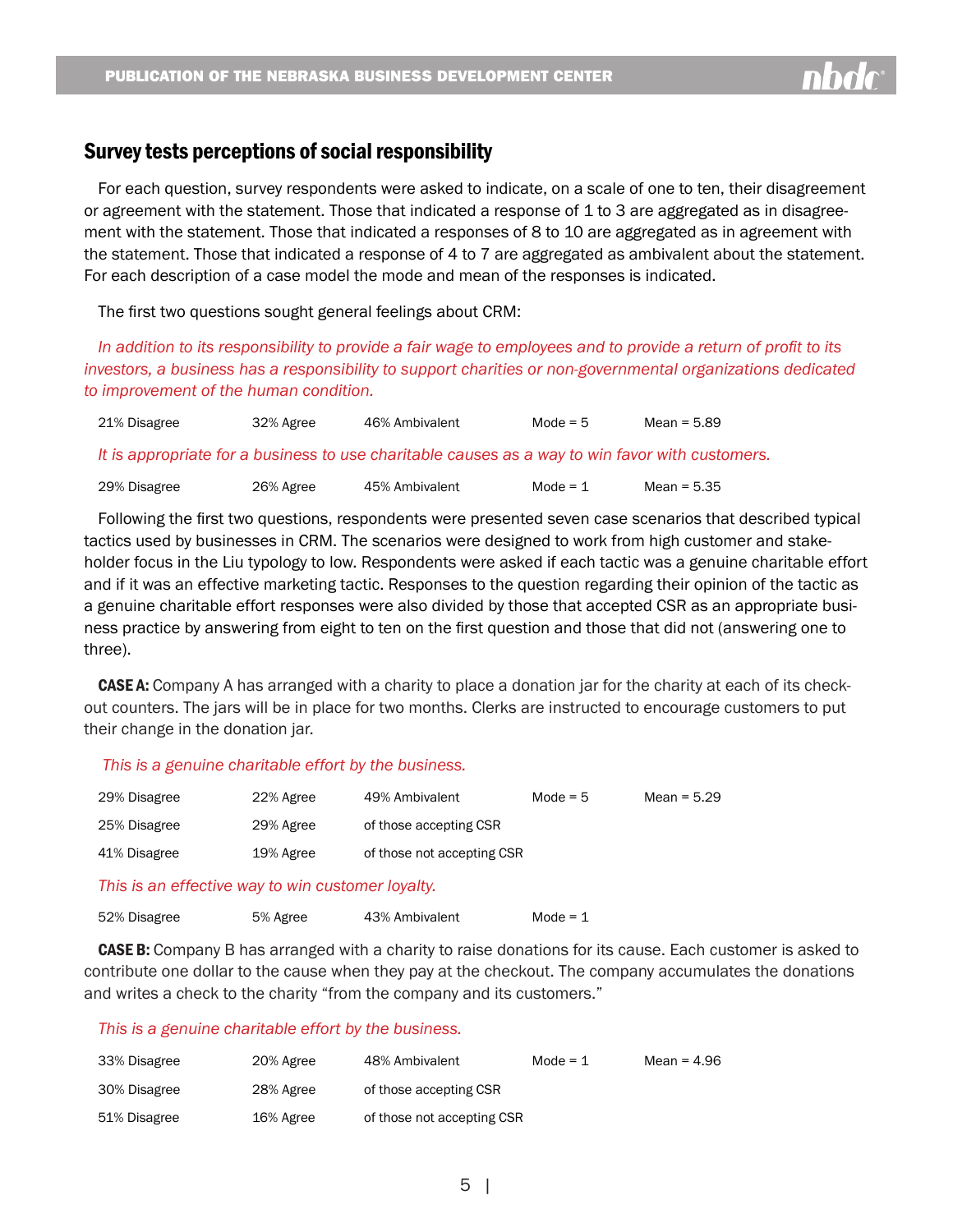#### *This is an effective way to win customer loyalty.*

| 53% Disagree | 6% Agree | 41% Ambivalent | Mode = $1$ |
|--------------|----------|----------------|------------|
|              |          |                |            |

**CASE C:** Company C is advertising the introduction of its new ham and cheese melt by pledging one dollar to a major charity for each sandwich sold.

#### *This is a genuine charitable effort by the business.*

| 15% Disagree | 41% Agree | 44% Ambivalent             | Mode = $8$ | Mean = $6.45$ |
|--------------|-----------|----------------------------|------------|---------------|
| 15% Disagree | 43% Agree | of those accepting CSR     |            |               |
| 25% Disagree | 36% Agree | of those not accepting CSR |            |               |

#### *This is an effective way to win customer loyalty.*

| 24% Disagree | 25% Agree | 51% Ambivalent | Mode = $5$ |
|--------------|-----------|----------------|------------|
|              |           |                |            |

CASE D: Company D is owned by a person with a son who has a debilitating disease. He tries to help the not-for-profit association that works on increasing awareness for the disease by sponsoring their annual "walk-for-a-cure." The sponsorship is in the form of a water bottle with the company logo on it. The water bottle is given to each participant.

#### *This is a genuine charitable effort by the business.*

| 8% Disagree  | 44% Agree | 47% Ambivalent             | Mode = $7.5$ | Mean = 6.99 |
|--------------|-----------|----------------------------|--------------|-------------|
| 4% Disagree  | 57% Agree | of those accepting CSR     |              |             |
| 16% Disagree | 42% Agree | of those not accepting CSR |              |             |

*This is an effective way to win customer loyalty.*

| 15% Disagree | 27% Agree | 58% Ambivalent | Mode $= 5$ |
|--------------|-----------|----------------|------------|
|              |           |                |            |

CASE E: Company E supports a well-known charity with an annual contribution taken from its operating funds.

#### *This is a genuine charitable effort by the business.*

| 3% Disagree | 76% Agree | 22% Ambivalent             | Mode = $10$ | Mean = $8.49$ |
|-------------|-----------|----------------------------|-------------|---------------|
| 2% Disagree | 86% Agree | of those accepting CSR     |             |               |
| 8% Disagree | 71% Agree | of those not accepting CSR |             |               |

#### *This is an effective way to win customer loyalty.*

| 16% Disagree | 36% Agree | 47% Ambivalent | Mode = $10$ |
|--------------|-----------|----------------|-------------|
|              |           |                |             |

CASE G: Company G has created a charitable giving committee and places a budget amount into a charitable contributions account. The amount budgeted is based on projected revenue. Charities who wish a donation are instructed to prepare a brief proposal for use of the funds. The proposals are due by August 30 of each year and the donations are announced on October 1 of each year.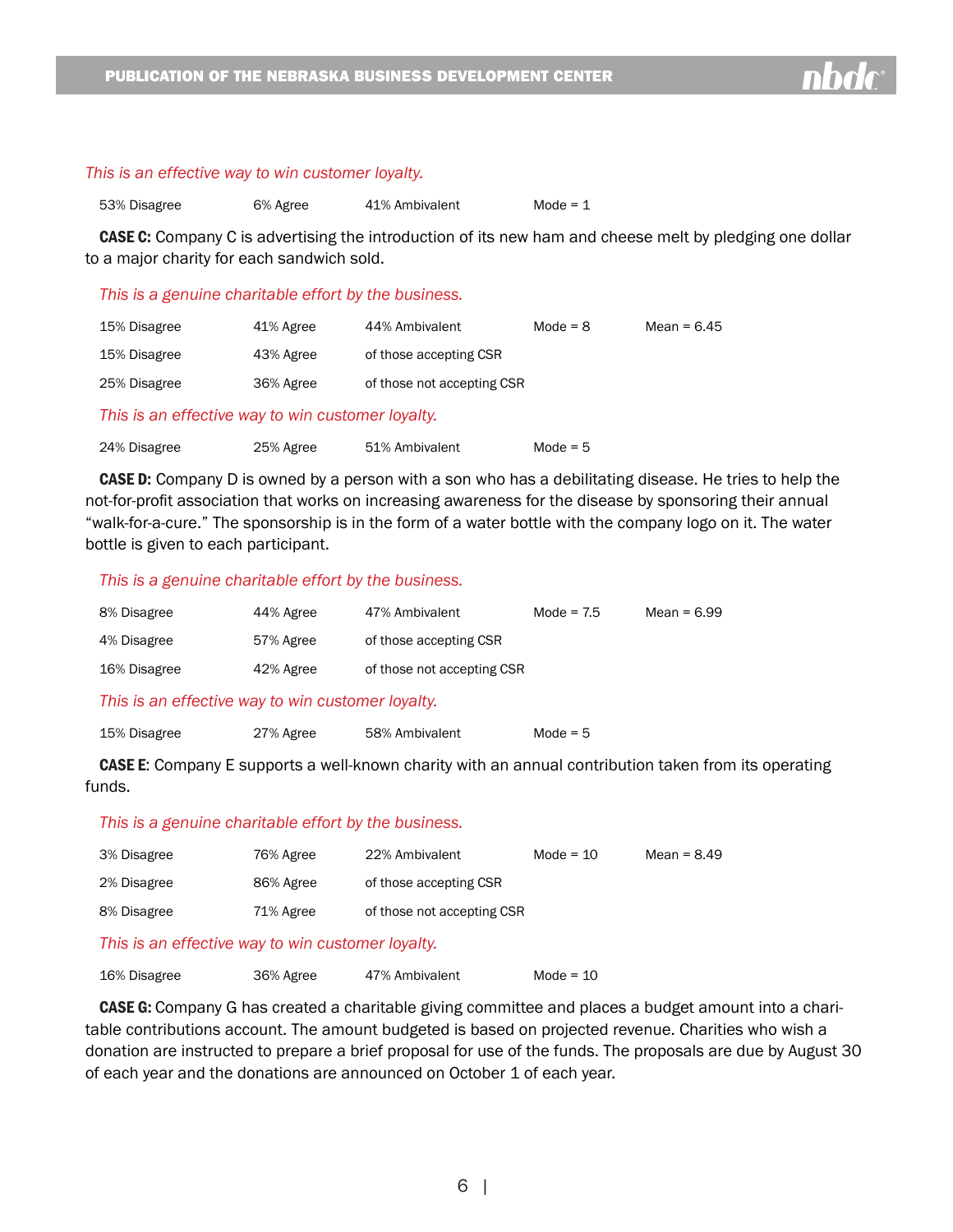|              | This is a genuine charitable effort by the business. |                            |             |               |
|--------------|------------------------------------------------------|----------------------------|-------------|---------------|
| 4% Disagree  | 70% Agree                                            | 27% Ambivalent             | Mode = $10$ | Mean = $8.12$ |
| 3% Disagree  | 81% Agree                                            | of those accepting CSR     |             |               |
| 13% Disagree | 63% Agree                                            | of those not accepting CSR |             |               |
|              | This is an effective way to win customer loyalty.    |                            |             |               |
| 14% Disagree | 33% Agree                                            | 53% Ambivalent             | Mode = $5$  |               |

**CASE H:** Company H wants to be a good corporate citizen in its community. It makes a strong effort to get each of its employees to contribute to the annual community united charities appeal. Though there is no policy at the company to penalize employees who don't give, most employees believe that giving helps in their job security.

*This is a genuine charitable effort by the business.*

| 37% Disagree                                      | 13% Agree | 50% Ambivalent             | Mode = $1$ | Mean = $4.48$ |
|---------------------------------------------------|-----------|----------------------------|------------|---------------|
| 32% Disagree                                      | 20% Agree | of those accepting CSR     |            |               |
| 54% Disagree                                      | 6% Agree  | of those not accepting CSR |            |               |
| This is an effective way to win customer loyalty. |           |                            |            |               |
| 53% Disagree                                      | 6% Agree  | 41% Ambivalent             | Mode = $1$ |               |

# Responses reveal ambivalence toward CSR

In responding to the first question, Nebraska businesses were mostly ambivalent regarding their responsibility to do what is regarded as corporate social responsibility. Less than a third believed strongly in CSR. However, a little less than a quarter strongly believed that they had no obligation beyond providing good products and fair wages. The ambivalence continued when asked if case-related marketing was effective. It is interesting to note, however, that though the mean score was 5.35 out of 10, the mode was one. Clearly some who were ambivalent about the ethics of CRM did not believe that it worked anyway.

When asked their opinions about the tactics described in the seven cases, a clear tendency for ambivalence was exhibited in the first three cases. These cases described tactics in which the company clearly relied on the charitable inclinations of its customers rather than its own charitable inclinations. However, there was significant movement at the extremes in the third case. That was the one in which the company gave one dollar for each sandwich sold. Only 15% strongly disagreed that it was a genuine charitable effort.

Only eight percent of respondents felt that the business owner in Case D had not made a genuine charitable effort when he purchased water bottles with the company logo on them for a "walk for the cure" for a disease that his son suffered from. While 44% agreed that it was genuine charity, 47% were ambivalent, a level comparable to the first three cases.

The ambivalence nearly disappeared with cases E and G, in which the companies gave donations from their operating funds. It reappeared, however, in the case of the company that coerced its employees to give to the united fund.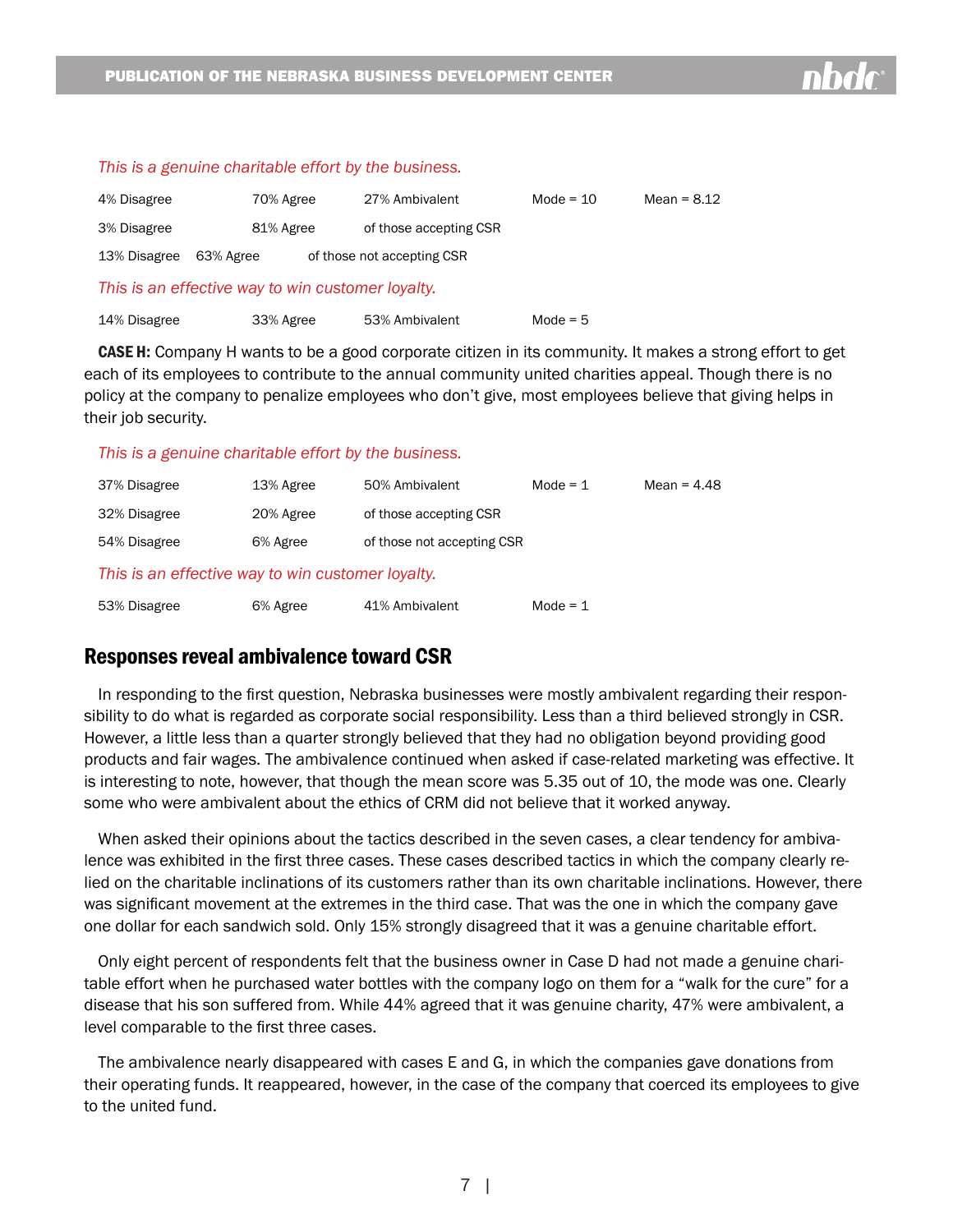

# Survey results appear to support hypotheses

With respect to the first hypotheses, only one third of the businesses responding disagreed that Case B was genuine charity. This was the case in which customers were asked to put money in a jar. The customers got nothing in return. The company took partial credit for the donation. In none of the other cases did disagreement with the position that the tactic was a true charitable effort reach more than 30%. Clearly the dominant feeling about all of the cases except E and G was ambivalence. This indicates acceptance, if not endorsement, of the idea that a company can take credit for socially responsible action that is really action by its customers.

The responding business owners were much surer about the charitable attribute of Cases E and G. These were designed to fit within the altruistic quadrant of the Liu matrix, thus confirming the second hypotheses.

The views of Nebraska business owners about social responsibility may not have changed. There was no survey of Nebraska businesses before the three decades of CRM. However, the supposition of this research is that attitudes have changed. That is, that business owners didn't view social responsibility as a sales scheme before the ubiquitous presence of CRM strategies. If true, that may be why these business owners are ambivalent about the more troubling techniques. It isn't that they embrace them. The small level of agreement responses to the tactics in Cases A and B indicate that, as does the high level of agreement responses to the tactics in Cases E and G. It appears that these business owners recognize true altruism when described but that they are reluctant to make judgements about social responsibility tactics that are more self-serving.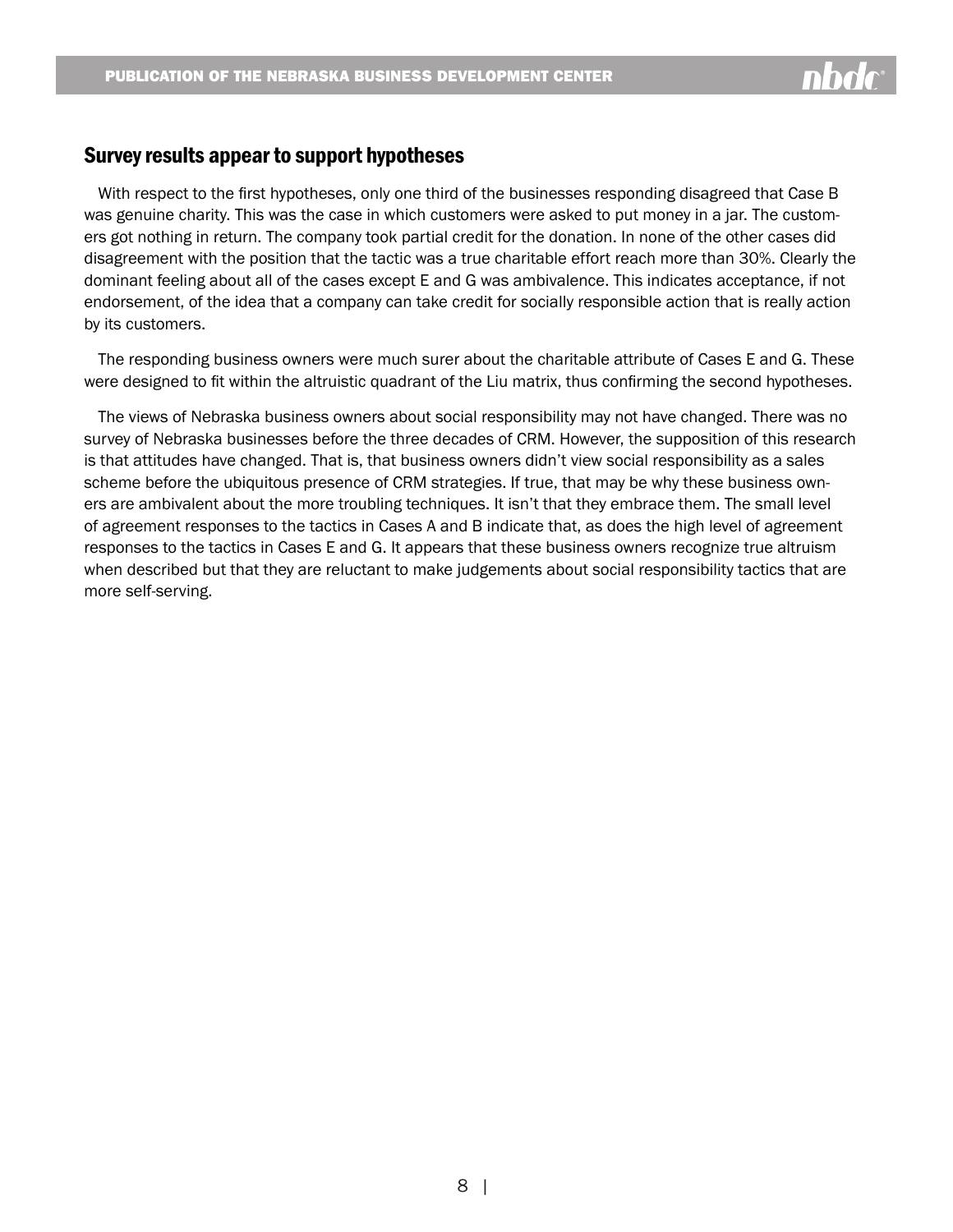# **References**

Brenn, P. and Vrioni, A. (2001). Corporate social responsibility and cause-related marketing; an overview, *International Journal of Advertising,* 20, 207-222.

Carrigan, M., Moraes, C., & Leek, S. (2011). Fostering Responsible Communities: A Community Social Marketing Approach to Sustainable Living. *Journal of Business Ethics*, *100*(3), 515-534. doi:10.1007/s10551-010-0694-8

Chang, C., & Cheng, Z. (2015). Tugging on Heartstrings: Shopping Orientation, Mindset, and Consumer Responses to Cause-Related Marketing. *Journal of Business Ethics*, *127*(2), 337-350. doi:10.1007/s10551-014-2048-4

Grau, S. L., & Folse, J. G. (2007). Cause-Related Marketing (CRM). *Journal of Advertising*, *36*(4), 19-33.

Kim, J., & Johnson, K. (2013). The Impact of Moral Emotions on Cause-Related Marketing Campaigns: A Cross-Cultural Examination. *Journal of Business Ethics*, *112*(1), 79-90. doi:10.1007/s10551-012-1233-6

Lichtenstein, D., Drumwright, M. and Braig, B. (2004). The Effect of Corporate Social Responsibility on Customer Donations to Corporate-Supported Nonprofits, *Journal of Marketing,* 68 (October 2004), 16-32.

Lii, Y., Wu, K., & Ding, M. (2013). Doing Good Does Good? Sustainable Marketing of CSR and Consumer Evaluations. *Corporate Social Responsibility & Environmental Management*, *20*(1), 15-28. doi:10.1002/csr.294

Liu, G., & Ko, W. (2011). An Analysis of Cause-Related Marketing Implementation Strategies Through Social Alliance: Partnership Conditions and Strategic Objectives. *Journal of Business Ethics*, *100*(2), 253-281. doi:10.1007/ s10551-010-0679-7

Liu, G. (2013). Impacts of Instrumental Versus Relational Centered Logic on Cause-Related Marketing Decision Making. *Journal Of Business Ethics*, *113*(2), 243-263. doi:10.1007/s10551-012-1292-8

Manuel, E., Youn, S., & Yoon, D. (2014). Functional matching effect in CRM: Moderating roles of perceived message quality and skepticism. *Journal of Marketing Communications*, *20*(6), 397-418. doi:10.1080/13527266.2012.715 587

Mohr, L., Webb, D. and Harris, K. (2001). Do Consumers Expect to be Socially Responsible? The Impact of Corporate Social Responsibility on Buying Behavior, *The Journal of Consumer Affairs,* 35 (1), 45-72.

Robinson, S. R., Irmak, C., & Jayachandran, S. (2012). Choice of Cause in Cause-Related Marketing. *Journal of Marketing*, *76*(4), 126-139. doi:10.1509/jm.09.0589

Sasu; C & Sasu, L (2010). Cause-Related Marketing a New Marketing Strategy in Ro- mania, Proceedings of the 34th ARA Congress, Presses Internationales Polytechnique, Montreal, Quebec, (6p).

Sciulli, L. and Bebko, C. (2008). Social Cause versus Profit Oriented Advertising, Journal of Promotion Management, 11 (2-3), 17-36.

Strahilevitz, M. (1999). The Effects of Product Type and Donation Magnitude on Willingness to Pay More for a Charity Linked Brand, Journal of Consumer Psychology, 8(3), 215-241.